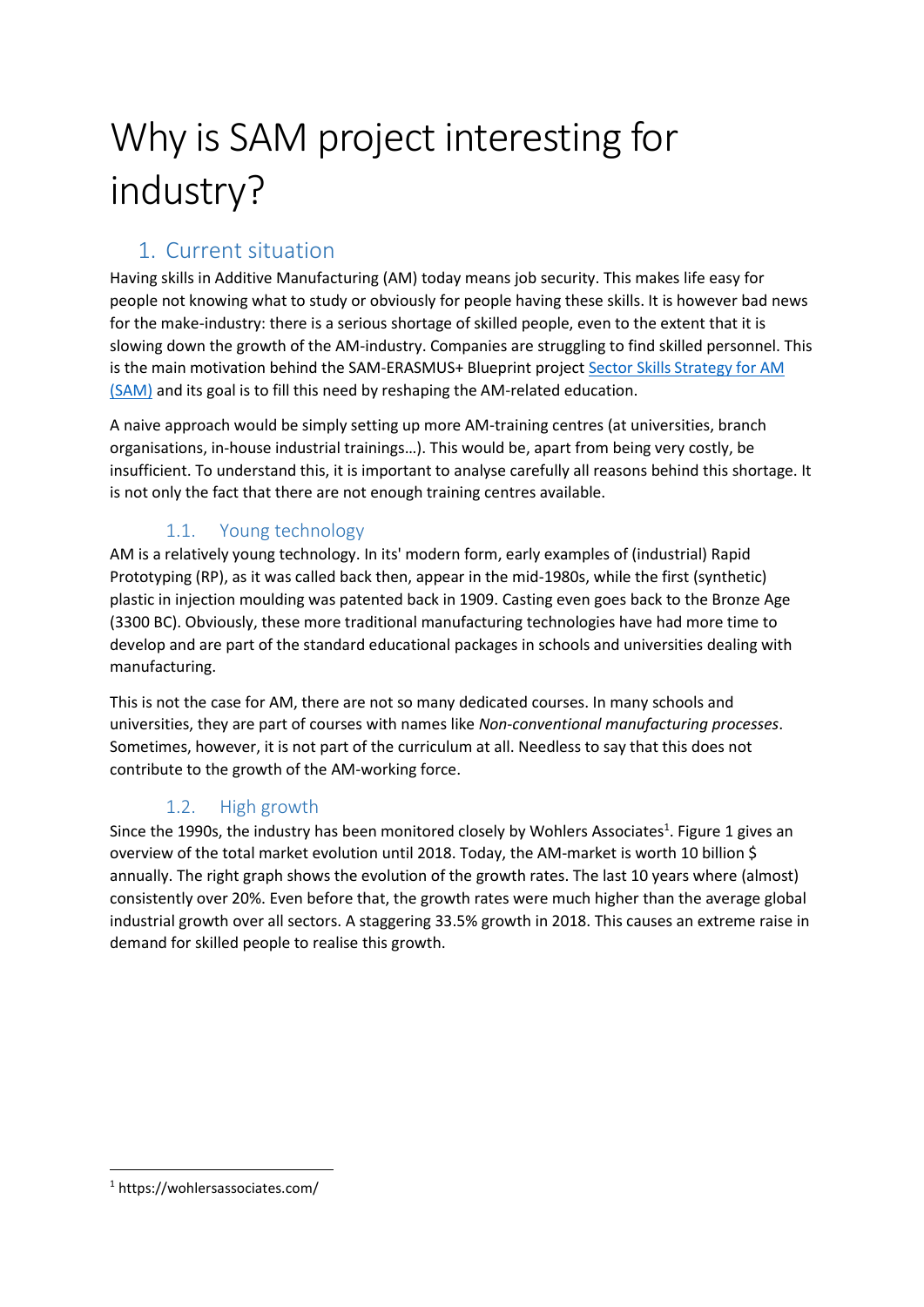

<span id="page-1-0"></span>*Figure 1: AM-market evolution until 2018 (Source: Wohlers report)*

#### 1.3. Fast evolving

This growth cannot be caused only by the natural growth of existing markets, then it would be closer to the overall industrial growth of only a few percent. In order to reach these extreme growth rates, new applications and markets need to be addressed, consistently. This in its turn is only possible due to continuous improvement of the AM processes and materials being used, as well as application specific research. As a consequence, the industrial evolution in AM goes hand in hand with the scientific and technological advances being made and does so at a very fast pace.

The result is a continuously changing state-of-the-art. A person having followed a course five years ago is no longer up-to-date. Also, the courses themselves, given five years ago, are no longer up-todate. Both need to be updated continuously.

#### 1.4. Large diversity of AM-technologies

These fast evolutions do not only need to improvements of existing AM-technologies but have also generated a wide variety of different AM processes. This is reflected in the standard ISO/ASTM 52900. In order to have some structure in the wide variety of processes, a (standardised) classification of all these processes is defined. There are basically seven types of processes:

- binder jetting
- directed energy deposition
- material extrusion
- material jetting
- powder bed fusion
- sheet lamination
- vat photopolymerization

Each type of AM-process has quite a number of variants. It is very difficult to stay up-to-date with this large number of technologies. Fortunately, most of the time, it is also unnecessary to do so for the basic user. A training centre should at least be aware of the state-of-the-art but can specialise in a subset.

## 1.5. Impact on the complete product life cycle

Perhaps the most difficult problem to handle is the fact that if a person is trained in AM and becomes skilled in all aspects of the material and process, the training focuses on the manufacturing itself. AM is treated as yet another manufacturing technology. In many applications, the existing manufacturing process for a part is simply replaced by an AM process. The engineer typically looks only at the manufacturing process to produce an existing part. Why does he or she do that? Because it is faster and/or cheaper (no need to make a mould).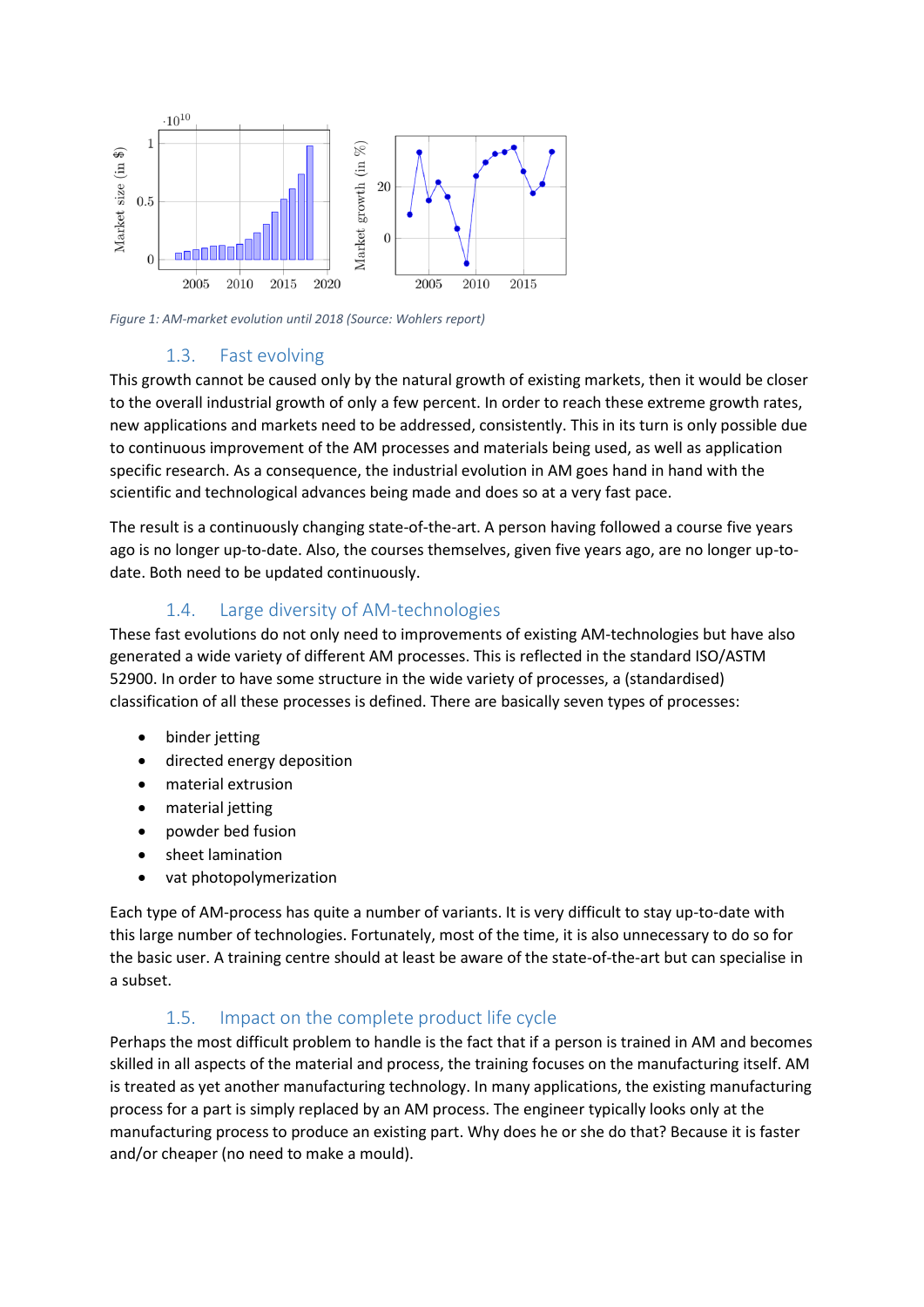This is not exploiting AM to its' fullest extent. AM opens up completely different approaches to product, design, manufacturing, logistics, in fact, the complete product life cycle. In a way, it relates to one of the famous quotes by Henry Ford:

> *If I would have asked my customers what they wanted, they would have answered: A faster horse.*

The car actually started a completely new approach to transportation. The new approach to designing, making, selling, delivering and recycling a product is not treated sufficiently in modern education.

# 2. The role of SAM-ERASMUS+

#### 2.1 Requirements on education

The set-up of the SAM-ERASMUS+ project and the targeted goals are defined according to the (industrial) needs described above. These needs translate into some quite challenging requirements for AM-educational programmes:

- Stay up-to-date: This isn't obvious because of the fast evolving technology
- Offer modular courses. Because of the wide variety of AM-technologies, it is not possible to have all skills train to all people. It is not required either. Therefore, it should be possible to have AM-courses *à la carte*.
- Go beyond the *mere* manufacturing. In order to fully exploit the possibilities of AM, all aspects of the process and materials need to be adapted accordingly. This is not obvious. Therefore, other aspects (design, logistics, materials, value chain…) need to be handled as well.
- Update courses. Since AM-technology is evolving so fast, AM-skills quite quickly become outdated. People should be able to follow update courses, without having to go to a full education cycle.
- Enough and predictable quality. This is perhaps the most difficult requirement. There are simply not enough skilled people at this moment that includes teachers and trainers. This is a chicken-and-egg problem. On top of that, there are quite a lot of self-proclaimed experts, teaching and giving consultancy with varying quality levels. This is mainly due to the fact that the technology is relatively new. Moreover, there is an uncontrolled growth of different courses, which are not comparable. From the perspective of the one seeking further training in AM it is not clear, which courses are available and which ones are of high quality and recognised on the market. Therefore we need a standardisation of further education in AM to create a transparent qualification system with comparable courses, which are aligned to industrial requirement and recognised on the European market.

These are the main demands from industry for the SAM-ERASMUS+ project.

#### 2.2 The SAM-ERASMUS+ set-up

The structure of the complete SAM-ERASMUS+ solution is not yet carved in stone but there are some basic blocks that are already clear. The key element within the SAM-ERASMUS+ project to meet the requirements (especially with respect to keeping it up-to-date) is the [European AM observatory.](http://skills4am.eu/amobservatory.html) The traditional approach of educational institutes for keeping courses up-to-date is reactive to the market demand. In the best case, the institute combines education and research (e.g. universities)